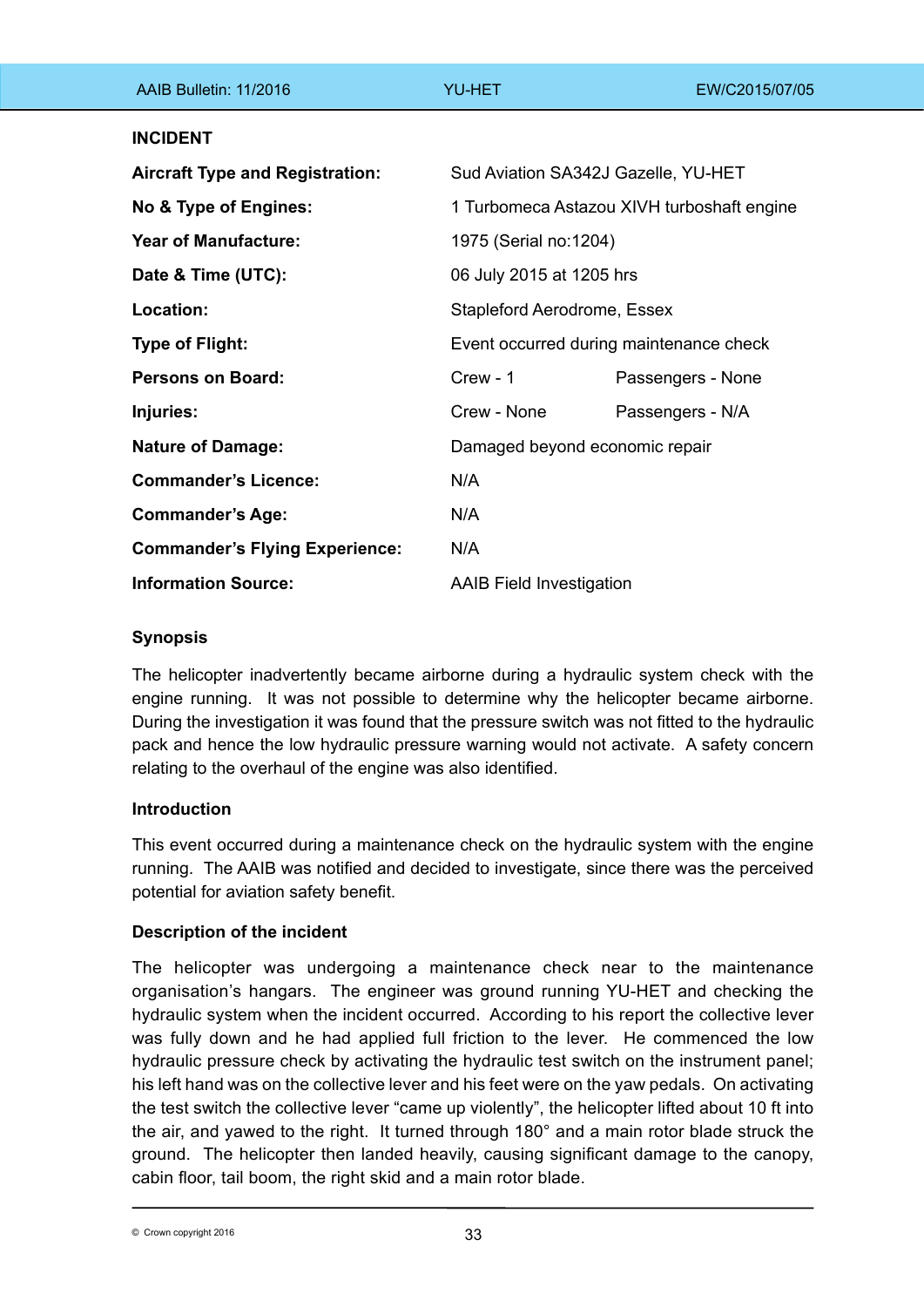## **Aircraft information**

The SA341 Gazelle is a single-engine helicopter which has hydraulically-assisted flying controls to reduce the pilot's control loads. A hydraulic pack, driven from the Main Rotor Gearbox, supplies hydraulic power to three main servo controls mounted below the rotor head.

YU-HET was originally constructed as a SA341G and was converted to the faster and more powerful SA342J in the 1980s. There is a mandatory Service Bulletin SB 29-02, applicable to the SA342J, which requires the fitting of three accumulators (one on each of the main servo controls), a pressure switch to detect low hydraulic pressure, a warning light and warning horn. This SB was optional on the SA341G variant.

In the event of low hydraulic pressure, the pilot is alerted by the warning horn and the warning light. The accumulators provide a reserve of hydraulic power to allow the pilot to reduce the airspeed so that the control forces are more manageable.

The pilot is required to test the low hydraulic pressure warning system prior to each flight to verify that the system is operational. This forms part of the pre-flight checks.

### **Inspection and test**

YU-HET was inspected by the AAIB and a test of the hydraulic system was performed with a specialist from the helicopter manufacturer present. The hydraulic pack and the accumulators were found to operate satisfactorily, however it was found that there was no pressure switch fitted to the hydraulic pack; hence the low pressure warning light and the warning horn would not operate. Without these warnings the pilot would not become aware of a loss in hydraulic pressure until he was presented with significantly increased control forces.

Moreover, it would not have been possible to comply with the pre-flight checks, which required the pilot to test that the low hydraulic pressure warnings are operational prior to each flight.

#### **Maintenance records**

#### *Airworthiness Review Certificate*

YU-HET held an Airworthiness Review Certificate, issued by the Serbian Civil Aviation Department on 25 March 2015.

## *Service Bulletin SB 29-02*

The helicopter's maintenance records were reviewed as part of the investigation. It was not possible to be certain, but it is likely that SB 29-02 was carried out by the manufacturer on this helicopter when they converted it from a SA341G to a SA342J in the 1980s.

YU-HET was registered in France as F-GFDG and was brought to the UK in early 1999. At that time, the SA342J model was not type certified in the UK and the helicopter remained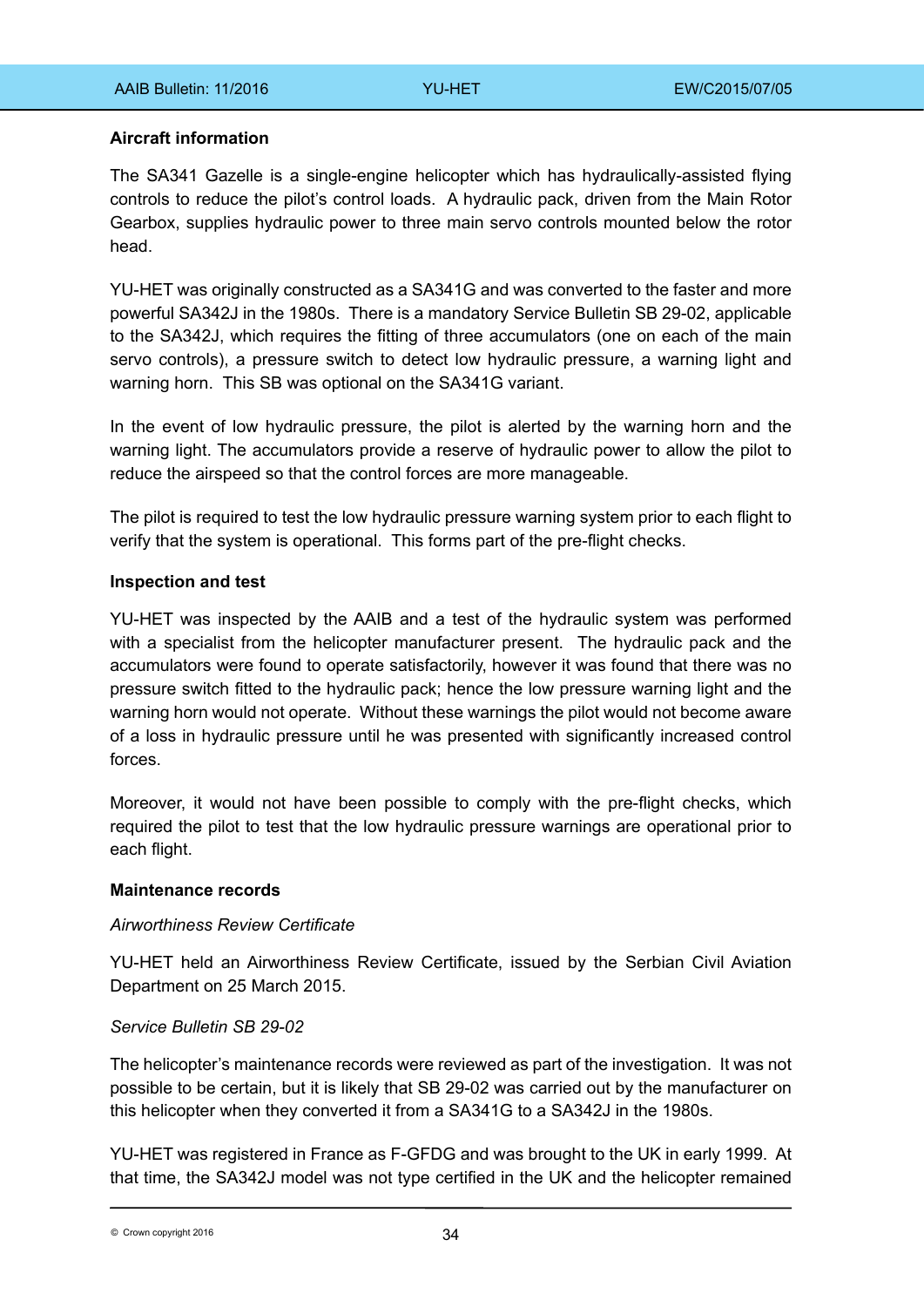on the French register. It was then transferred onto the Serbian register in November 2004 as YU-HET.

In 2000, the helicopter had its 12-year inspection, during which the hydraulic pack was removed and fitted to another Gazelle helicopter. It is likely that the hydraulic pack was removed, along with the pressure switch and associated wiring. When the replacement hydraulic pack (the hydraulic pack fitted at the time of the incident) was installed, it would have arrived without a pressure switch, as this is how the hydraulic packs were supplied. It is probable that the pressure switch was not installed at that time and the helicopter may therefore have been operating without the pressure switch since 2000.

### *Engine overhaul approval*

The engine fitted to YU-HET was an Astazou XIVH, a civilian version. It was overhauled in 2005 by an organisation in Serbia and issued with a Serbian Certificate of Release to Service. This organisation held Serbian approval MO-003. The organisation was approved to overhaul the military version of the engine (Astazou IIIB), but it was not authorised by the engine manufacturer to overhaul civilian versions of the engine. Manufacturer's approval ensures that the organisation performing the engine overhaul has access to the most up to date technical information on the engine.

As part of the investigation into the accident to a Gazelle with the registration YU-HEW in 2009, the AAIB made the following Safety Recommendation:

## **Safety Recommendation 2009-084**

It is recommended that the Serbian Civil Aviation Department review its oversight and audit system to ensure that aviation maintenance organisations in Serbia release to service only items for which they have the correct approvals.

Following this recommendation the Serbian Civil Aviation Department (CAD) responded to the AAIB in writing, stating that *'the maintenance approval MO-003 had been revoked on 15 September 2008'.*

During this investigation the Serbian CAD informed the AAIB that they had audited the organisation which held Maintenance Organisation Approval Certificate MO-003. In 2011 the Serbian CAD issued this organisation a Maintenance Organisation Approval Certificate number RS.N.145.0035 with rating B1 which gave privilege for, amongst others, Astazou IIIA, IIIB, XIV H and XIV M engines. The Serbian CAD also ruled that the documents previously issued under approval MO-003 were valid. However, at no stage has this organisation been authorised by the engine manufacturer to overhaul civilian versions of the engine.

The absence of the engine manufacturer's approval to overhaul civilian versions of the engines may be a concern for airworthiness authorities in other States. Accordingly the AAIB will write to the EASA and the UK CAA to bring this issue to their attention.

 $\degree$  Crown copyright 2016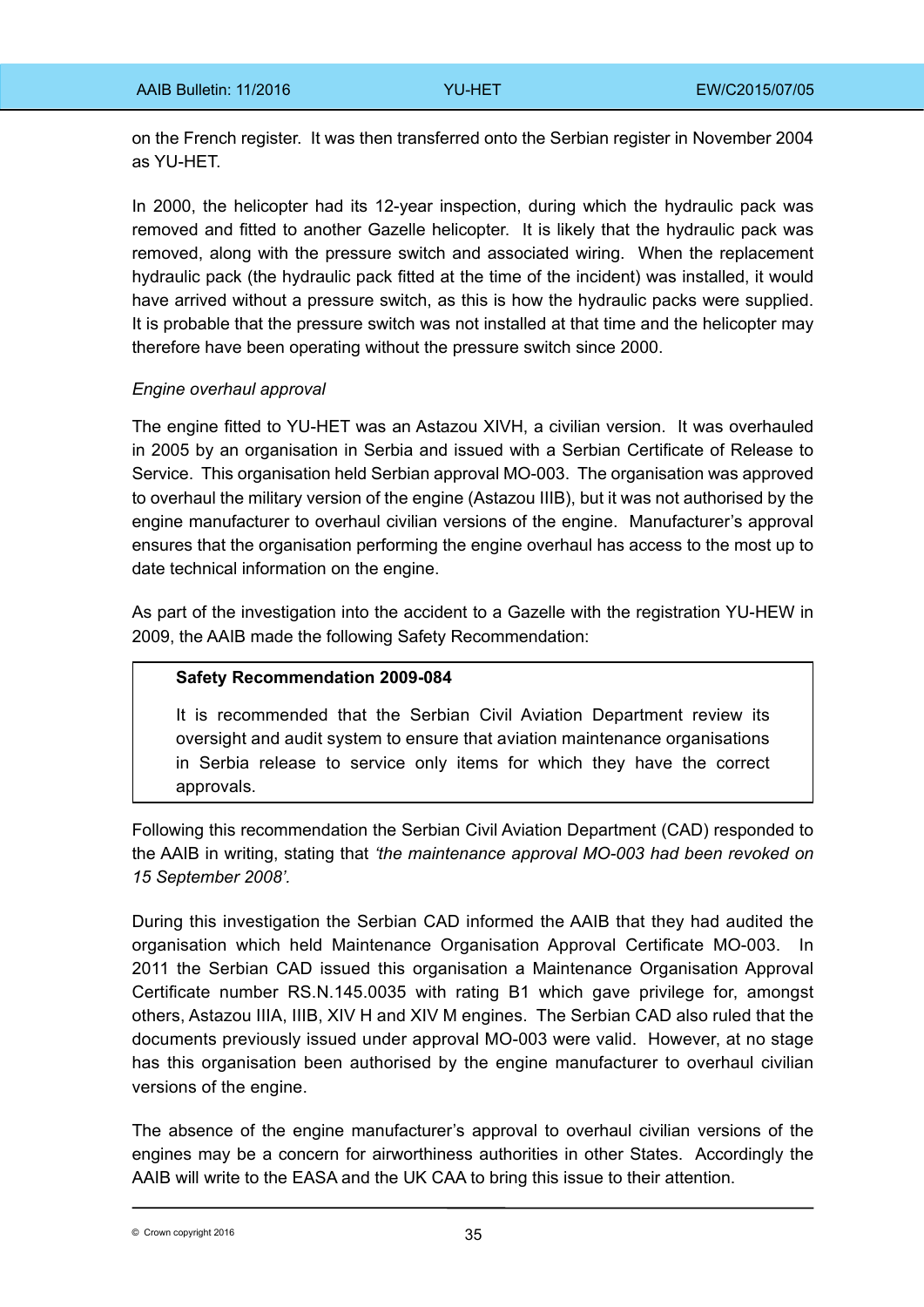### **Discussion**

The inspection of the aircraft revealed nothing that would explain why the helicopter inadvertently became airborne. Hence the cause of this incident could not be determined.

The investigation established that the hydraulic low pressure switch was not installed on the helicopter, rendering the low hydraulic pressure warning system ineffective. Although the helicopter would be controllable after a loss in hydraulic pressure, the warning is essential to allow the pilot to reduce airspeed so that the control forces become more manageable.

The manufacturer was not aware of any other occurrences when the hydraulic low pressure switch was not installed. Such an omission is a deviation from the maintenance procedures and hence no Safety Recommendation is required.

This incident occurred during maintenance and would not normally be investigated by the AAIB. However, the investigation was justified in that it identified safety concerns relating to the failure to install the hydraulic low pressure switch and to the release of the engine to service after overhaul.

## **Appendix**

Chapter 6.3 of Annex 13 to the Convention on International Civil Aviation provides that the State conducting the investigation shall send a copy of the draft Final Report to all States that participated in the investigation, inviting their significant and substantiated comments on the report as soon as possible. If the State conducting the investigation receives comments within the period stated in the transmittal letter, it shall either amend the draft Final Report to include the substance of the comments received or, if desired by the State that provided comments, append the comments to the Final Report.

The Centre for Investigation of Accidents in Transport, representing the Republic of Serbia as the State of Registry, wishes the following comments to be appended to the AAIB Final Report on the incident involving SA342J Gazelle (YU-HET), at Stapleford Aerodrome, on 06 July 2015:

- *'a. Approval for maintenance of aircrafts, engines and/or components is under jurisdiction of Civil aviation authority, so Civil Aviation Directorate of the Republic of Serbia (CAD RS) accepted all previous issued Certificates of release to service (Form No. 1) for engines, about which CAD RS informed interested parties (EASA and AAIB UK primarily).*
- *b. Since airworthiness of all aircraft that do not fulfill all requirements defined by Regulation on the continuing airworthiness of aircraft and aeronautical products, parts and appliances, and on the approval of organizations and personnel involved in these tasks, Annex II, part 145 ("Official Gazette of the Republic of Serbia", No 32/11, 23/12 и 27/12-correction and 10/14; in accordance with EC 2042/2003 and Amendments) in which belong*